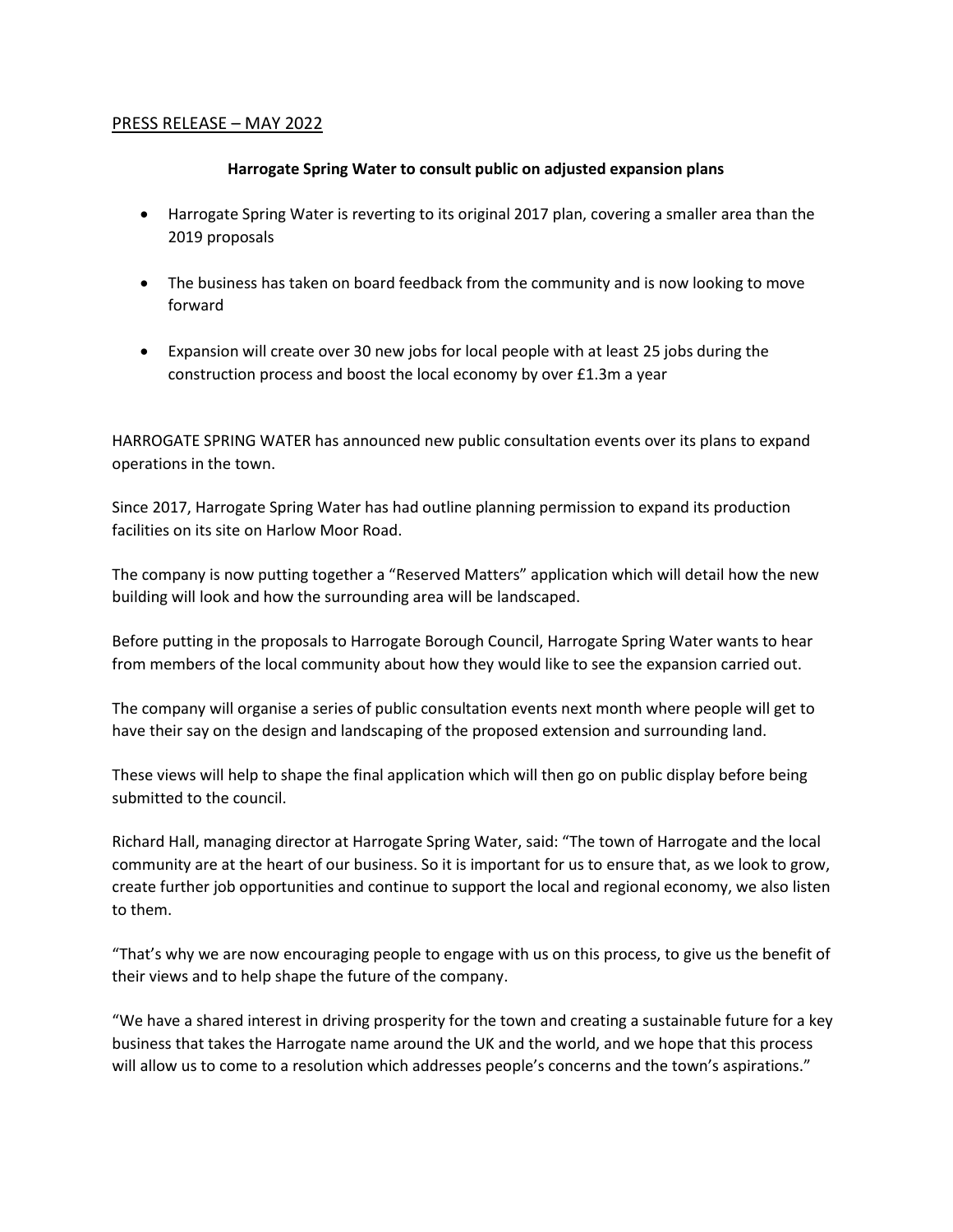Harrogate Spring Water secured outline planning permission for its expansion in 2017 with a plan that was passed unanimously by the council following an extensive public consultation exercise involving various stakeholder groups.

But in 2019, the company put forward new proposals to increase the size of that expansion. That application was turned down by Harrogate Borough Council despite being recommended for approval by planning officials.

Having taken stock, Harrogate Spring Water is now reverting to its original 2017 plan, covering a smaller area than the 2019 proposals, and is again inviting stakeholder groups and the public to give their views on what the new building and surrounding landscaping should look like.

Richard Hall said: "We have thought long and hard about the concerns raised about the 2019 plan, we have taken on board the feedback from the community and we are now looking to move forward.

"By reverting to the original plan and again consulting on what the final development could look like, we are going back to previously agreed plans and taking what we believe is a real gold standard approach on responsible development."

Proceeding with the original 2017 plan reduces the size and impact of the extension compared with the 2019 proposals.

The company is looking into ways to achieve net biodiversity gain for the site, pursuing proposals to carry out a compensatory tree planting scheme and there is also the potential to make Rotary Wood more accessible to the public, create more shared areas or to leave the land as it is, depending on the outcome of the public consultation.

The extension to Harrogate Spring Water's building could also have a green roof, a living wall or other features.

The expansion will help to create over 30 new jobs for local people at Harrogate Spring Water, in addition to at least 25 jobs during the construction process.

It will boost the level of economic output generated (GVA) by around £1.3m a year. Business rates, contributing to the funding of public services, will also increase by over £900,000 a year.

Richard Hall said: "We feel it is vital for us as a business to take our environmental responsibilities seriously.

"We also want to work in partnership with the local community on this. We want them to help shape the woodland into the resource which they would like to see and ensure our extension blends in as well as it can into the surrounding area.

"By engaging meaningfully with local residents, stakeholder groups and the public, we feel this represents the best and fairest way forward for everyone."